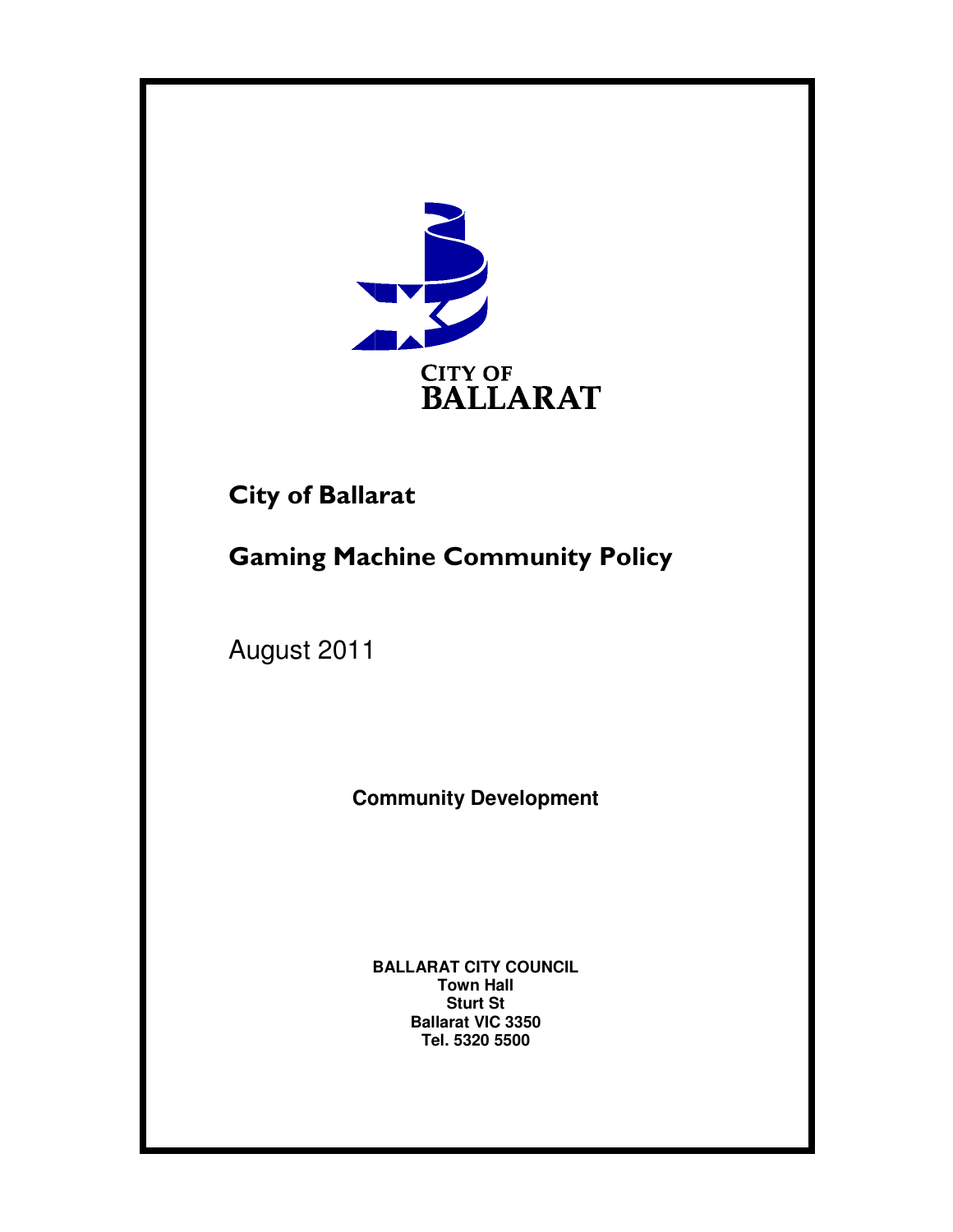# **TABLE OF CONTENTS**

| 2 |  |
|---|--|
| 3 |  |
| 4 |  |
| 5 |  |
| 6 |  |
|   |  |
|   |  |
|   |  |
|   |  |
|   |  |
|   |  |
|   |  |
|   |  |
|   |  |
|   |  |
|   |  |
|   |  |
|   |  |
|   |  |
| 7 |  |
| 8 |  |
| 9 |  |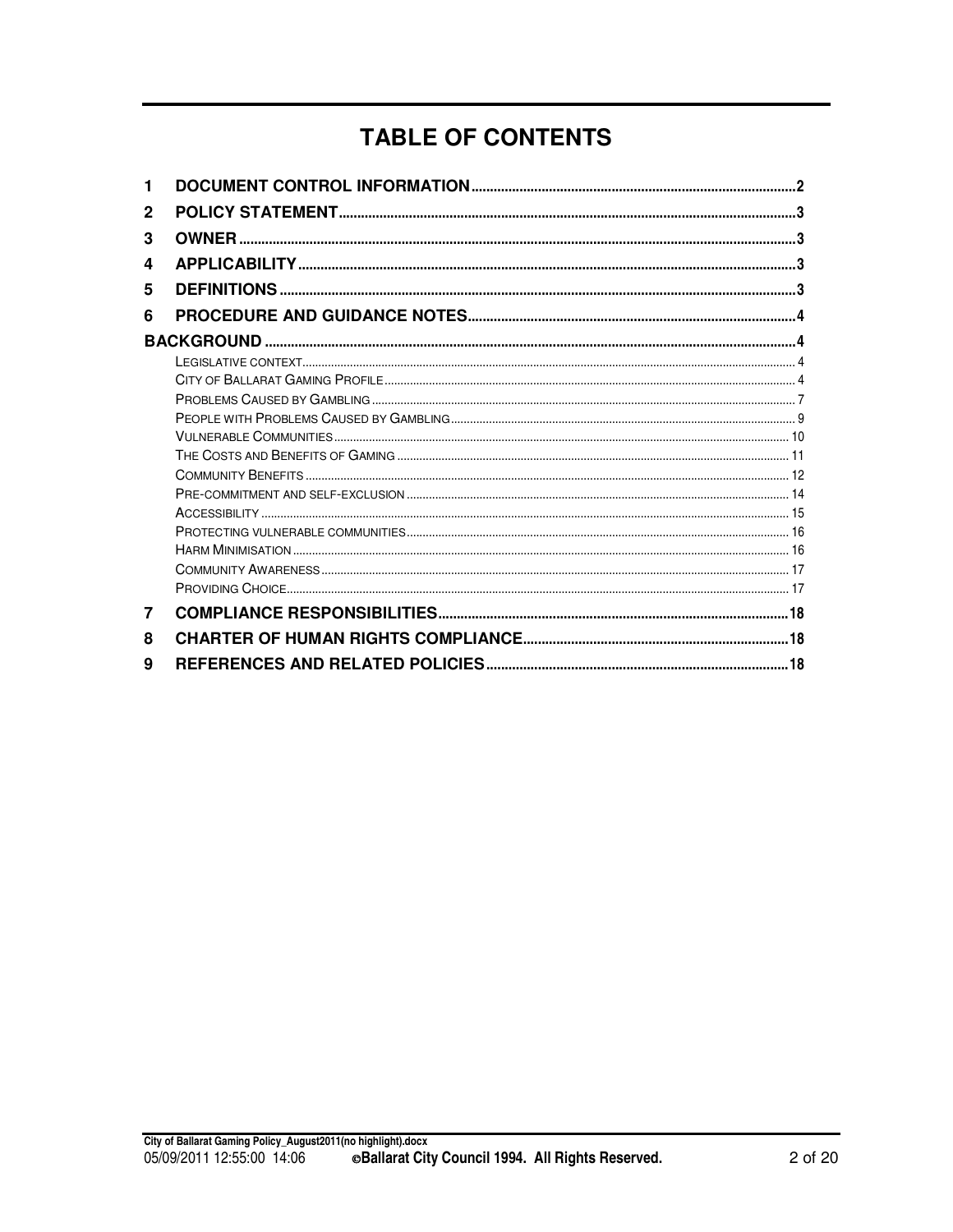## **1 DOCUMENT CONTROL INFORMATION**

## **DOCUMENT CONTROL**

| <b>Policy Name</b>                                           | <b>Gaming Machine Community Policy</b> |
|--------------------------------------------------------------|----------------------------------------|
| <b>Business Unit</b>                                         | <b>Community Development</b>           |
| <b>File Location</b><br>Location of policy in DocHub - Index |                                        |
| Document status                                              | As per document history                |
| <b>Version</b>                                               | 2.00                                   |
| <b>Version Date</b>                                          | August 2011                            |
| <b>Next Review date</b>                                      |                                        |
|                                                              |                                        |
|                                                              |                                        |
|                                                              |                                        |

## **DOCUMENT HISTORY**

|                      | Version | Date | Author        |
|----------------------|---------|------|---------------|
| <b>Initial Draft</b> |         |      |               |
| <b>Final Draft</b>   | 2       |      | Pete Appleton |
| <b>Approved</b>      |         |      |               |
| <b>Review Draft</b>  |         |      |               |
| <b>Review Final</b>  |         |      |               |
| <b>Approved</b>      |         |      |               |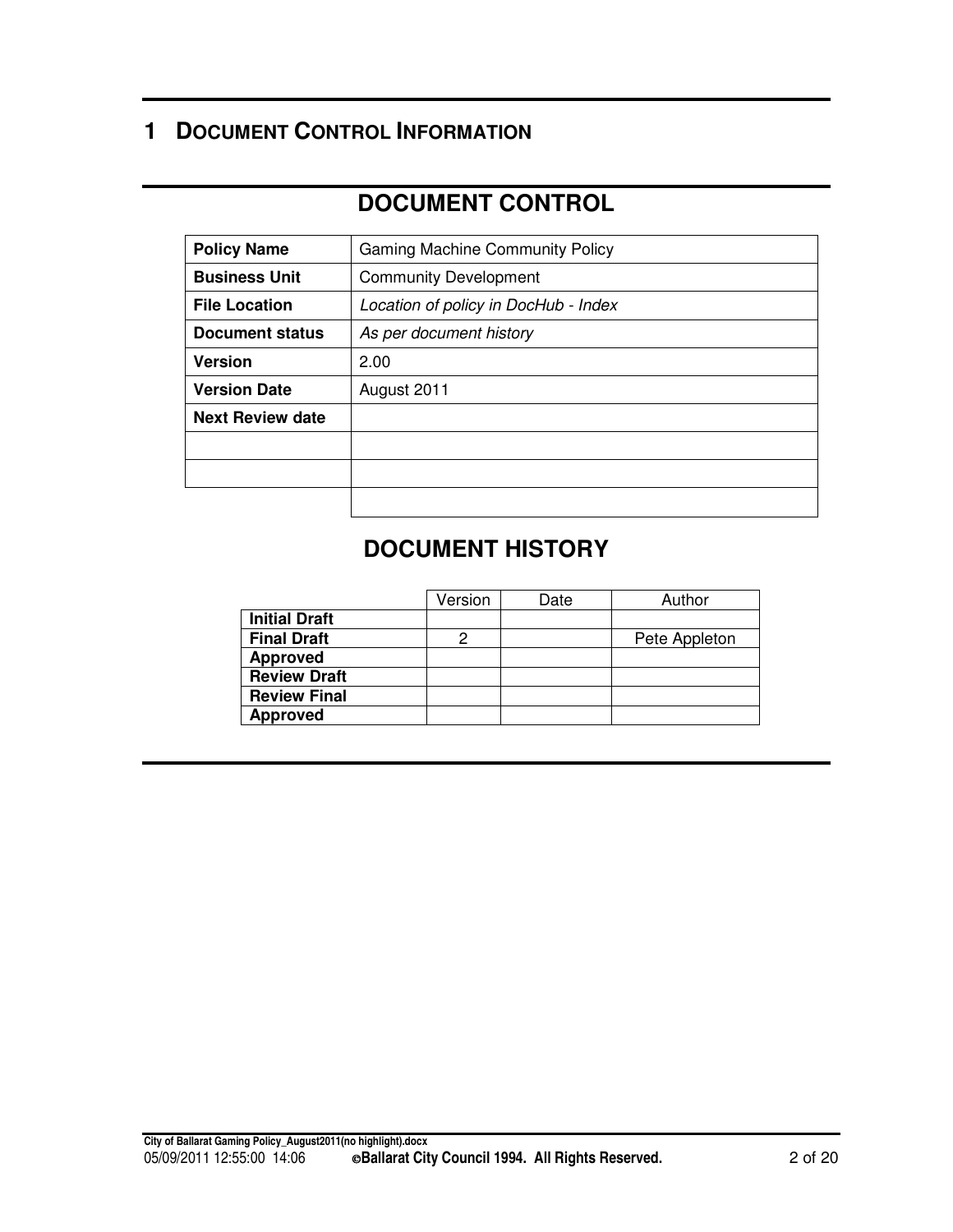## **2 POLICY STATEMENT**

#### **Intent:-**

The City of Ballarat recognises Electronic Gaming Machine (EGM) gambling or 'gaming' is a recreational activity that is enjoyed by a large number of residents as well as visitors to the region. However, unlike many other recreational activities, gaming has the potential to generate negative social and economic impacts for the player, their family and friends and the wider community. There is a large body of evidence that demonstrates the adverse consequences which result from problem gambling including financial loss, relationship breakdown and reduced health and wellbeing.

Council is concerned by the prevalence and accessibility of EGMs in the Ballarat area and the potential harmful impacts this has. Both the number of gaming machines and expenditure per adult is higher than in other regional Victoria municipalities and significantly higher than the State average.

As a result the City of Ballarat has developed the following EGM Community Policy. The aim of the policy is to ensure that an appropriate balance is struck between providing access to EGMs and their recreational benefits, and Council's broader responsibilities relating to community well being and health.

## **3 OWNER**

The owner of this policy is the Chief Executive Officer. All enquiries regarding this policy should be initially directed to Information Services – Governance Unit.

The Coordinator Community Planning is responsible for administration of this policy. Enquiries regarding this policy need to be directed to the Coordinator Community Planning.

## **4 APPLICABILITY**

The policy provides a framework for Council decision making on issues relating to Electronic Gaming Machines within the municipality.

### **5 DEFINITIONS**

The policy commentary includes a number of referenced definitions and evidence based data and resources.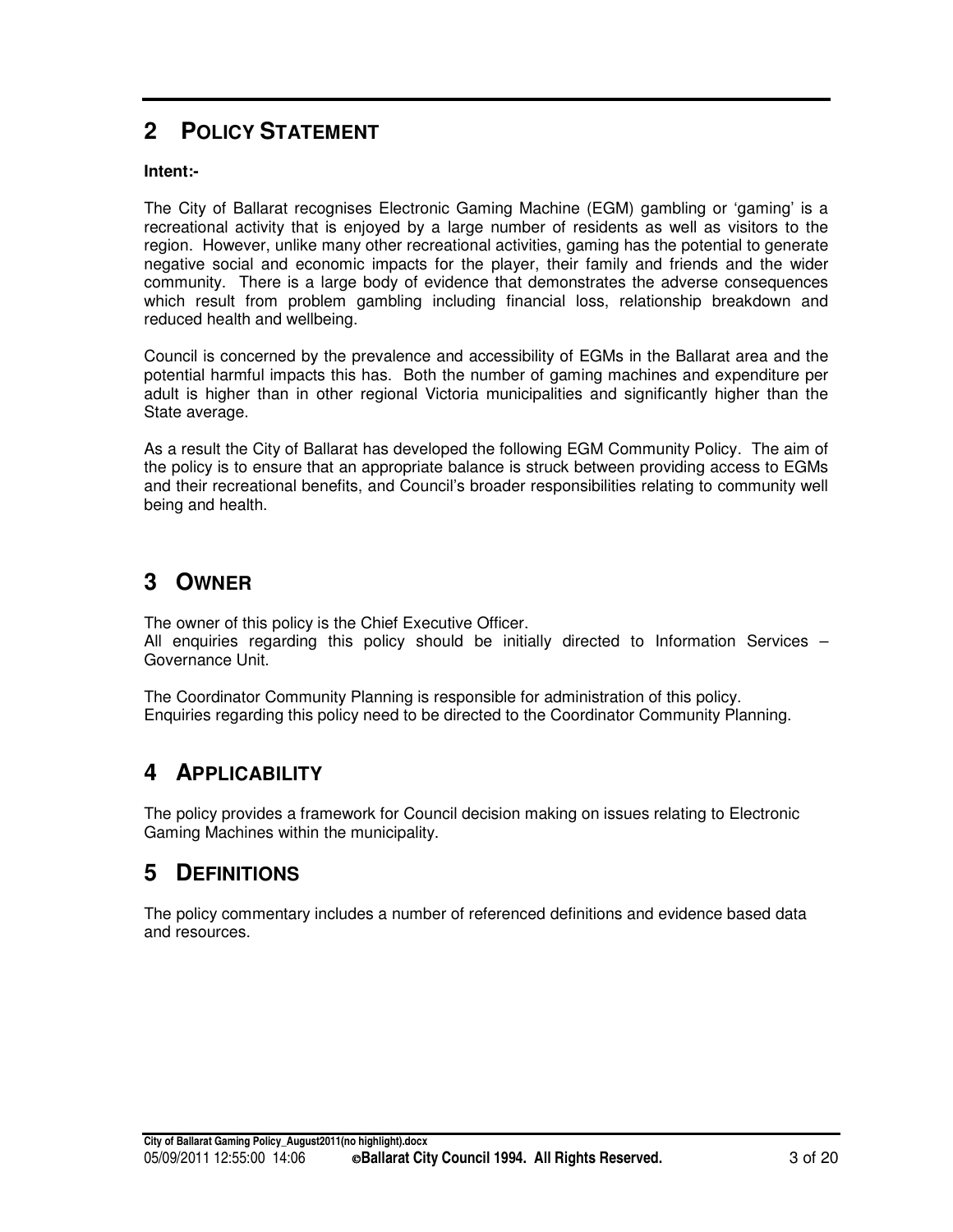## **6 PROCEDURE AND GUIDANCE NOTES**

#### **BACKGROUND**

Electronic Gaming was legalised in the State of Victoria in 1991 and electronic gaming machines (EGMs) were introduced to clubs and hotels in Victoria in June 1992. Electronic Gaming activity grew dramatically in the late 1990s and currently there are 26,772 EGMs spread across 515 hotels & clubs in the State.<sup>1</sup> As a result, the accessibility of EGMs has increased from a very low level (to access an EGM interstate travel was required) to a situation where most Victorian residents now enjoy ready access to gaming.

#### **LEGISLATIVE CONTEXT**

In Victoria, regulation of the gaming industry and activities is the responsibility of the Victorian Commission for Gambling Regulation (VCGR). The Gambling Regulation Act 2003 is a key piece of legislation designed to govern the conduct and licensing of gaming. Another important piece of legislation is the Planning and Environment Act 1987. Through this legislation, Councils manage gambling issues in relation to planning approvals for venues and in minimising harm to communities from gambling.

#### **CITY OF BALLARAT GAMING PROFILE**

This section provides an overview of existing conditions with respect to gaming and its associated social benefits and costs in the City of Ballarat. There are currently 13 gaming venues in the City of Ballarat, which provide a total of 636 EGMs. The number of EGMs located in the City is lower than permitted under the existing Regional Cap level for the City of Ballarat of 663 EGMs. However, under the new gaming industry arrangements to come into effect in 2012 a total of 663 EGM licenses were purchased for the Ballarat area.

All existing venues are located in the urban and suburban areas surrounding Ballarat's CBD (an area of around 76 hectares). There are currently no gaming venues located in the rural areas in the northern and southern parts of the LGA. As a result, although the City of Ballarat has a relatively small number of venues per hectare across the entire LGA, within the urban centre, the number of venues per hectare is comparable with middle ring metropolitan Councils (around 1 venue per 5 hectares). Due to the concentration of population around Ballarat's CBD, approximately 82% of residents live within 2.5km of a gaming venue. Moreover, many residents can access multiple venues within 2.5km of their home (see Map 1). This concentration of EGMs in the Ballarat area is of concern given the relationship that has been found between the availability of EGMs, problem gambling and expenditure on EGMs.<sup>2</sup> There is strong evidence that the majority of gamblers travel only a short distance (under 5km) from home to gamble.<sup>3,4,5</sup>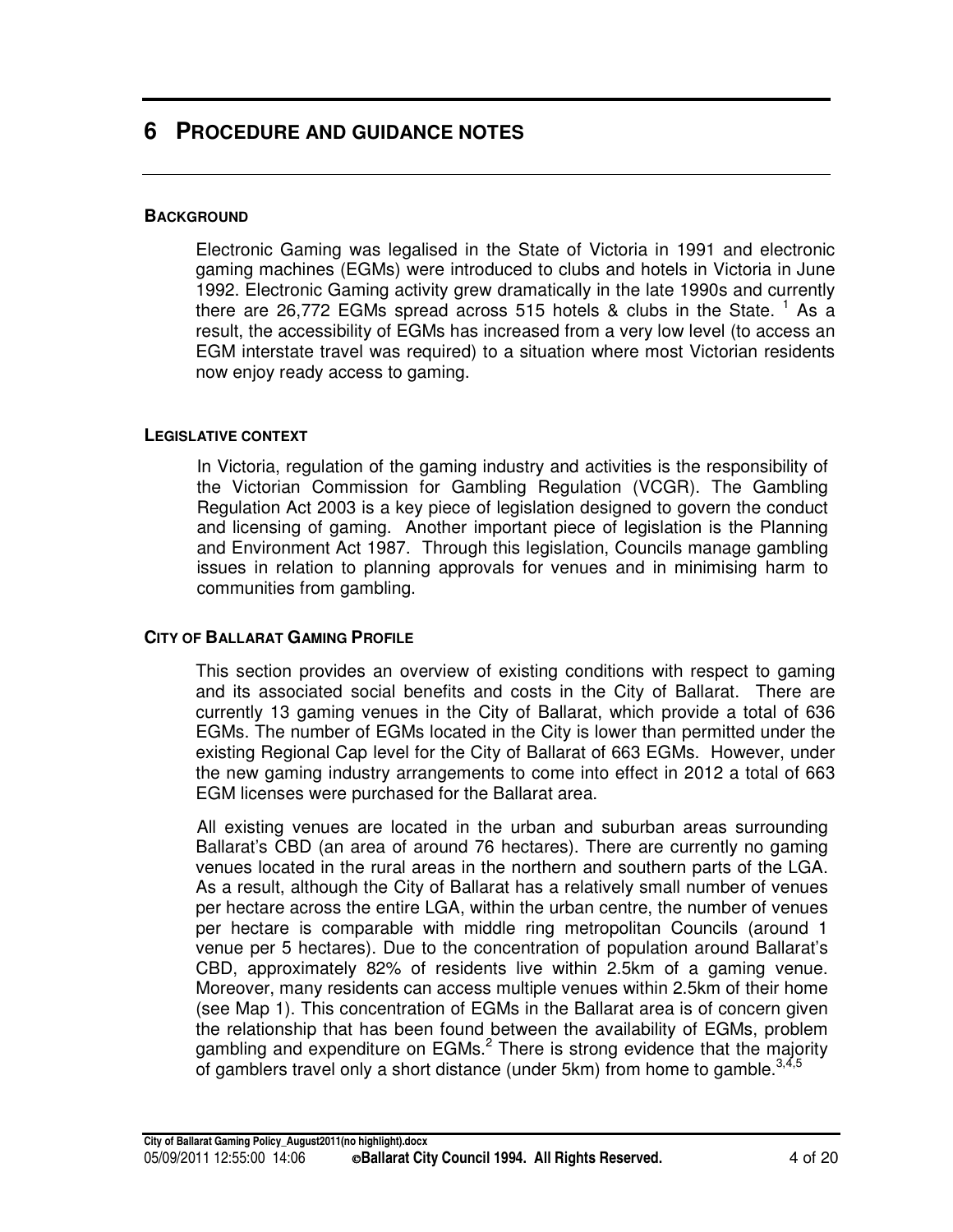

*Map 1: Proximity to Gaming Venues – Coloured areas indicate how many gaming venues are located within 2.5 kilometres.*

EGMs located in the City of Ballarat generated total revenue in 2010 of over \$55,477,327, equivalent to around \$768 per person adult resident. Using Productivity Commission findings (1999 $^6$ , 2010 $^7$ ) as only 33% of the adult population play poker machines in a given year, this equates to \$2,326 per EGM player. The number of EGMs and total expenditure in Ballarat are high when compared with other municipal areas and the Victorian average, a fact that has attracted much attention and concern within the Ballarat Community (see Table 2.1).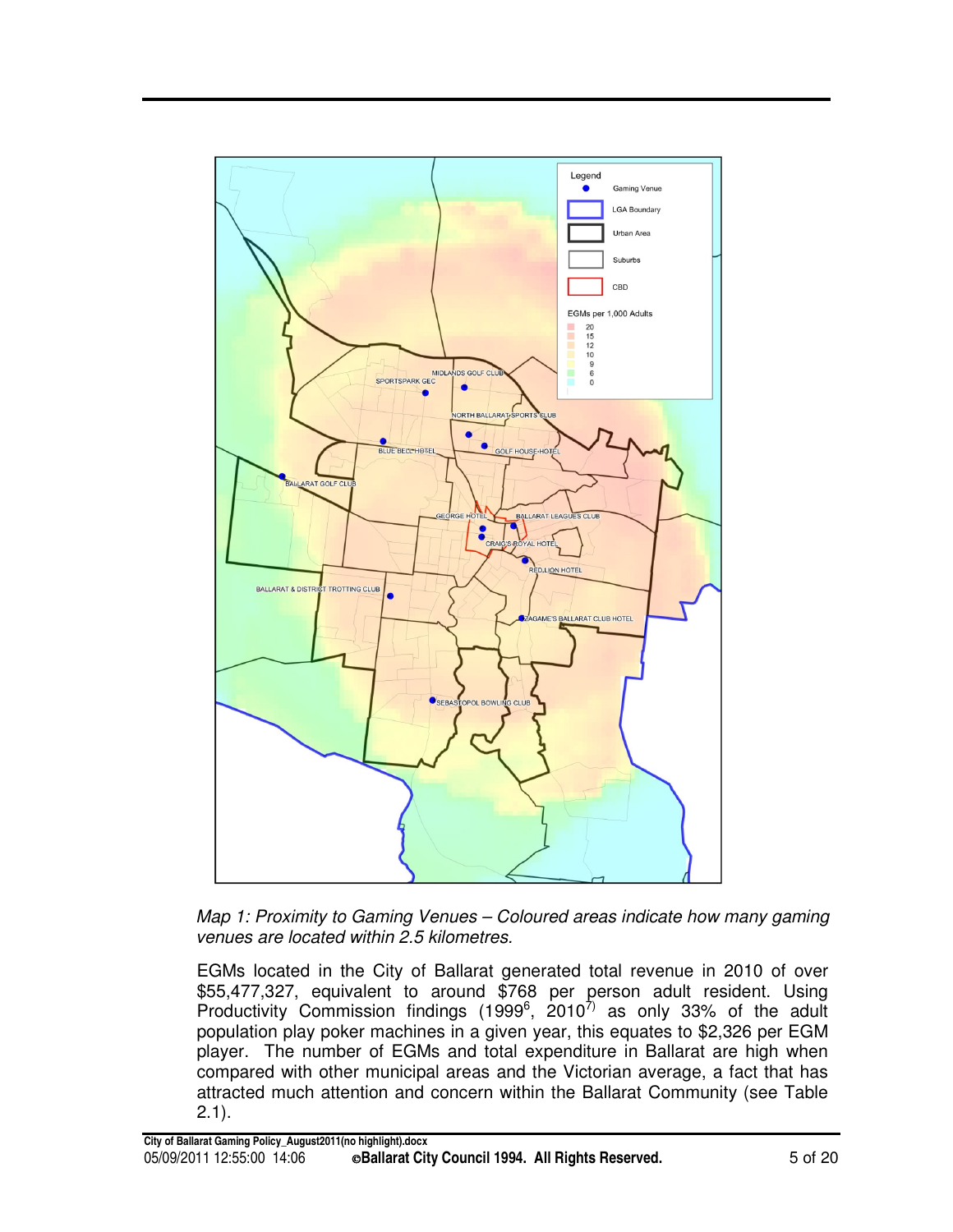|                   | Adult<br>Population | Venues | <b>EGMs</b> | <b>EGM</b><br>per<br>1,000<br>adults | Expenditure<br>per adult |
|-------------------|---------------------|--------|-------------|--------------------------------------|--------------------------|
| Ballarat (C)      | 72,268              | 14     | 657         | 9.09                                 | \$759                    |
| Bendigo (C)       | 79,118              | 10     | 547         | 6.91                                 | \$559                    |
| Shepparton<br>(C) | 6,553               | 7      | 329         | 7.07                                 | \$628                    |
| Victoria          | 4,251,486           | 514    | 26,682      | 6.28                                 | \$611                    |

*Table 2.1: EGM Expenditure within Selected Areas*

*Source: VCGR 2011; ABS 2009; CPG 2010*

However, these data do not necessarily describe the gaming expenditure of the City of Ballarat's residents. This is because, VCGR data relate to all expenditure on EGMs within a particular Local Government Area (LGA), but not necessarily expenditure by residents of that same area. As a result, it is possible that the expenditure of local residents is higher or lower than that indicated by the venue data, depending on the extent to which visitors play EGMs and/or residents play EGMs in other LGAs.

To illustrate, MarketInfo data derived from the ABS Household Expenditure Survey suggest that in the order of 8% of all EGM expenditure in the City of Ballarat is a result of spending by non-residents (equivalent to approximately \$4.2 million). In order to understand this discrepancy, Ballarat's role as a regional centre and tourism destination must be considered. As the City of Ballarat's Economic Development Strategy notes, Ballarat serves a wide regional catchment approaching 195,000 people. Moreover, the municipality attracts nearly two million international and domestic visitors each year, bringing over \$358 million per annum to the local economy. It is clear then, that Ballarat acts as an employment, education and entertainment hub for the region, resulting in EGM revenues in Ballarat that are high relative to the size of the local population. The situation in other LGAs varies depending on their geographical context. LGAs located close to popular gaming areas on the northern side of the Murray River, such as Moama, tend to be net 'exporters' of gaming expenditure.

Further to issues associated with inter-municipal migration of EGM expenditure, average adult expenditure in regional Victoria, and in particular in regional cities, is higher than the state average. To illustrate, MarketInfo data suggest that in 2008/09 expenditure per adult was \$740 and \$761 in Regional Victoria and regional urban centres respectively, compared with a state average of \$618 adult.\* This considered, the expenditure profile of Ballarat's residents is similar to the Regional Victorian average and other LGAs which incorporate major regional cities (See *Table 2-2*).

 $\rm *$  State average spend per adult calculated using MarketInfo data is lower than indicated by VCGR's venue data due to the contribution of tourists to gaming revenues in the state (approximately 6%).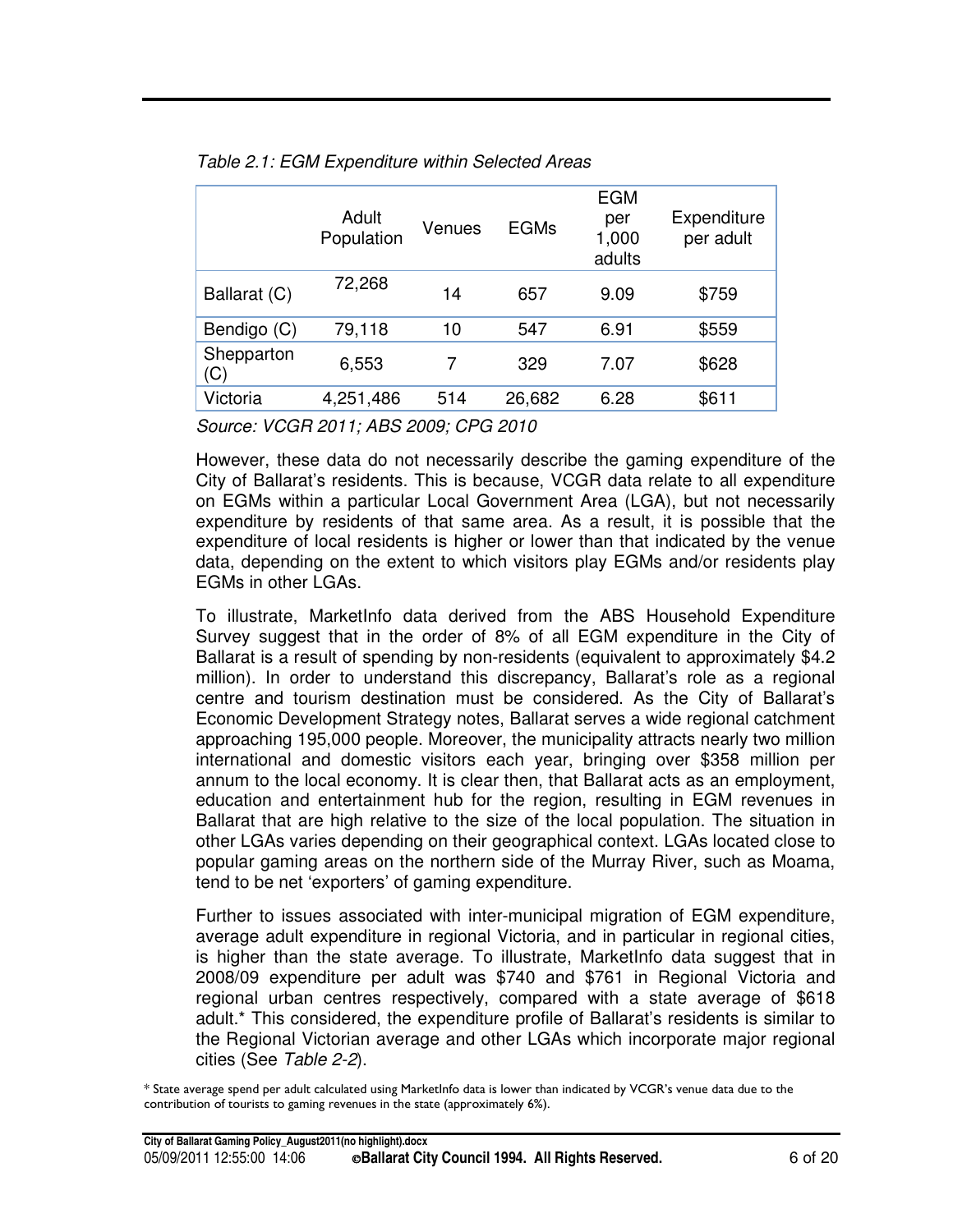| Region         | Expenditure by<br>Residents | % of total<br>Expenditure | Expenditure<br>per adult | $+/-$<br>average |
|----------------|-----------------------------|---------------------------|--------------------------|------------------|
| Ballarat (C)   | \$53,361,621                | 0.93                      | \$753                    | \$13             |
| Bendigo (C)    | \$58,950,336                | 1.27                      | \$761                    | \$21             |
| Shepparton (C) | \$35,343,903                | 1.15                      | \$773                    | \$32             |
| Geelong        | \$122,587,284               | 1.02                      | \$735                    | $-$ \$6          |

*Table 2.2: EGM Expenditure of Residents of Selected Areas*

*Source: MarketInfo 2009; CPG 2010*

#### **PROBLEMS CAUSED BY GAMBLING**

Unlike many other recreational activities, gambling has the potential to generate negative social/economic impacts for the player, their family and friends and the wider community. Problems result when players spend more money or time playing than they or their households can afford. Behaviour of this type is generally referred to as problem gambling, to illustrate:

*Problem gambling is characterised by difficulties in limiting money and/or time spent on gambling which leads to adverse consequences for the gambler, others, or for the community 8*

Individuals experience difficulties in limiting the time and money they spend on EGMs for a number of reasons, including, where the player:

- has faulty 'cognitions' underpinning their choices
- fails to appreciate the risks to themselves ('it might happen to someone else, but not me')
- has their judgment impaired by alcohol (since the main venues offering gambling — casinos, clubs and hotels — also offer alcohol)
- is vulnerable, for example, because they suffer from emotional or mental health problems.

Problem gambling can be characterised as a continuum of increasing severity. At one end, recreational gamblers gain clear benefits from gambling and the social environment in which gambling is offered. At the other end are people experiencing (or causing) severe harms as a result of their gambling. Between these two extremes, there are people facing either heightened risks of future problems or varying levels of harm.

A number of screening techniques are used to identify people with problems caused by gambling within a population. Drawing on the most recent surveys which employ the Canadian Problem Gambling Index (CPGI), the Productivity Commission (PC) (2009) found that the prevalence rate for problem gambling (measured as a score of 8 or more on the CPGI Survey) is likely to range between 0.5 and 1 per cent of Australia's adult population. The Commission used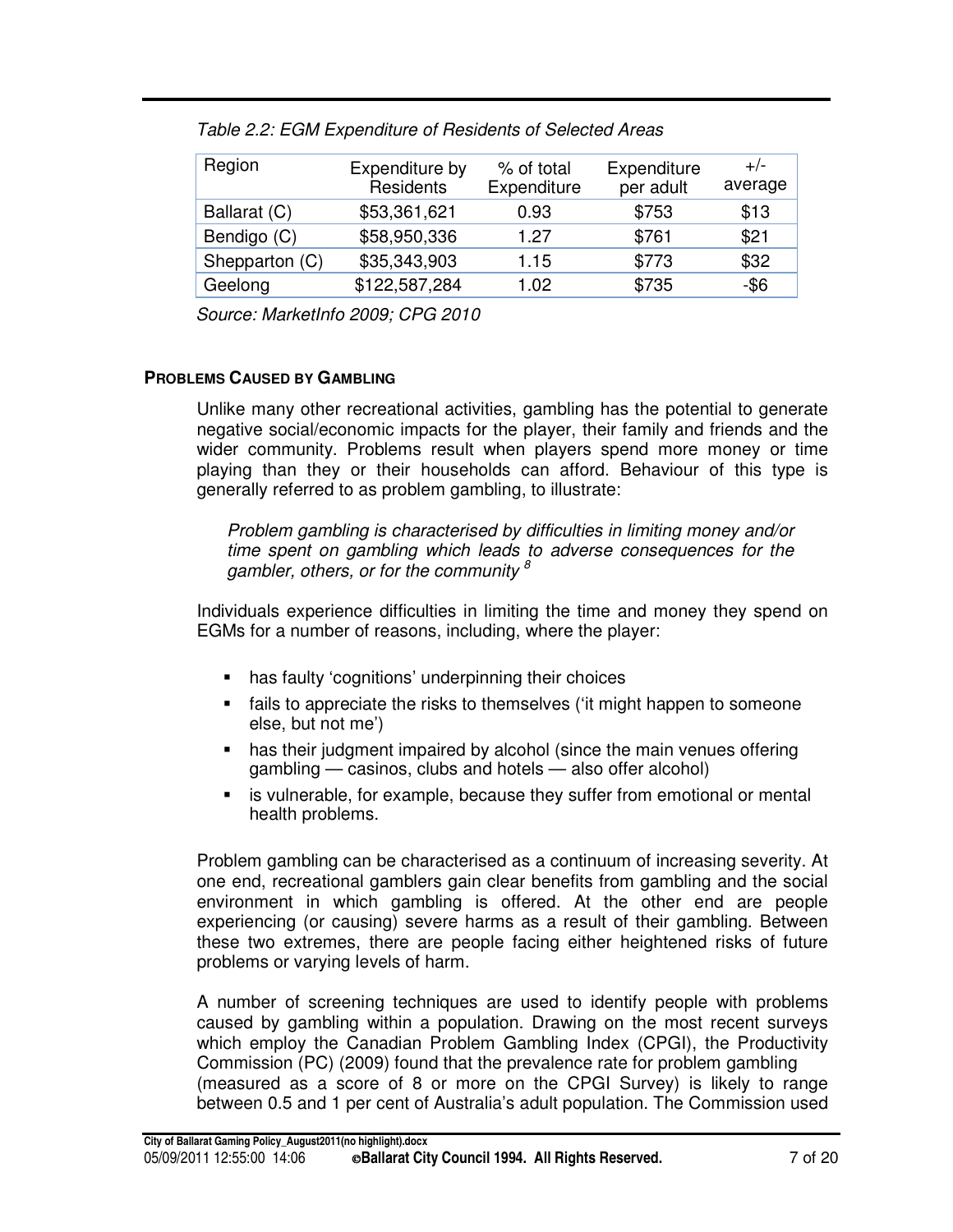scores of 8 or more on the CPGI to indicate the prevalence of problem gamblers as around 91.3 per cent of regular gamblers scoring in this range experience significant problems. Individuals that score less than 8 on the index still face some risk of experiencing adverse consequences because of their gambling. For example, 39.8 per cent of those rated as being at moderate risk, experience adverse consequences as a result of their gambling. According to the Productivity Commission (2010) EGMs are both the most lucrative and potentially most damaging segment of the Australian gaming industry, accounting for around 75-80 percent of people with problems caused by gambling.

Table 2.3 below shows the proportion of the population for different Regions that fall within each CPGI risk categories. The City of Ballarat is incorporated within the Grampians region.

| Region                      | <b>Non</b><br>Gambler | Low<br><b>Risk</b> | Moderate<br><b>Risk</b> | Problem<br>Gambler | Experience<br>Problems |
|-----------------------------|-----------------------|--------------------|-------------------------|--------------------|------------------------|
| <b>Barwon South</b><br>West | 20.4%                 | 5.1%               | 1.8%                    | 0.37%              | 1.3%                   |
| Gippsland                   | 21.6%                 | 5.2%               | 1.8%                    | 0.45%              | 1.4%                   |
| Grampians                   | 20.1%                 | 5.6%               | 3.4%                    | 0.05%              | 1.7%                   |
| Hume                        | 18.5%                 | 5.4%               | 1.9%                    | 0.38%              | 1.4%                   |
| <b>Loddon Mallee</b>        | 18.8%                 | 6.1%               | 2.3%                    | 0.78%              | 1.9%                   |
| Eastern Metro               | 31.7%                 | 4.4%               | 1.8%                    | 0.25%              | 1.2%                   |
| North West<br>Metro         | 29.2%                 | 6.8%               | 2.7%                    | 1.18%              | 2.5%                   |
| Southern<br>Metro           | 28.0%                 | 5.6%               | 2.6%                    | 0.78%              | 2.0%                   |
| Victoria                    | 26.9%                 | 5.7%               | 2.4%                    | 0.70%              | 1.9%                   |

*Table 2.3: Proportion of Problem Gamblers in Selected Regions*

*Source: DoJ 2009: PC 2009; CPG 2010*

As Table 2.3 shows, the proportion of the Grampians Region population with problems caused by gambling is substantially lower than all other Regions in Victoria. However, the proportion of the Grampians Region population that are moderate risk gamblers is much higher than other regions. The net effect of these discrepancies is that approximately 1.7% of the Grampians population may be experiencing adverse consequences as a result of their gambling, compared with other municipal areas and the Victorian average, a fact that has attracted much attention and concern within the Ballarat Community (see Table 2.1).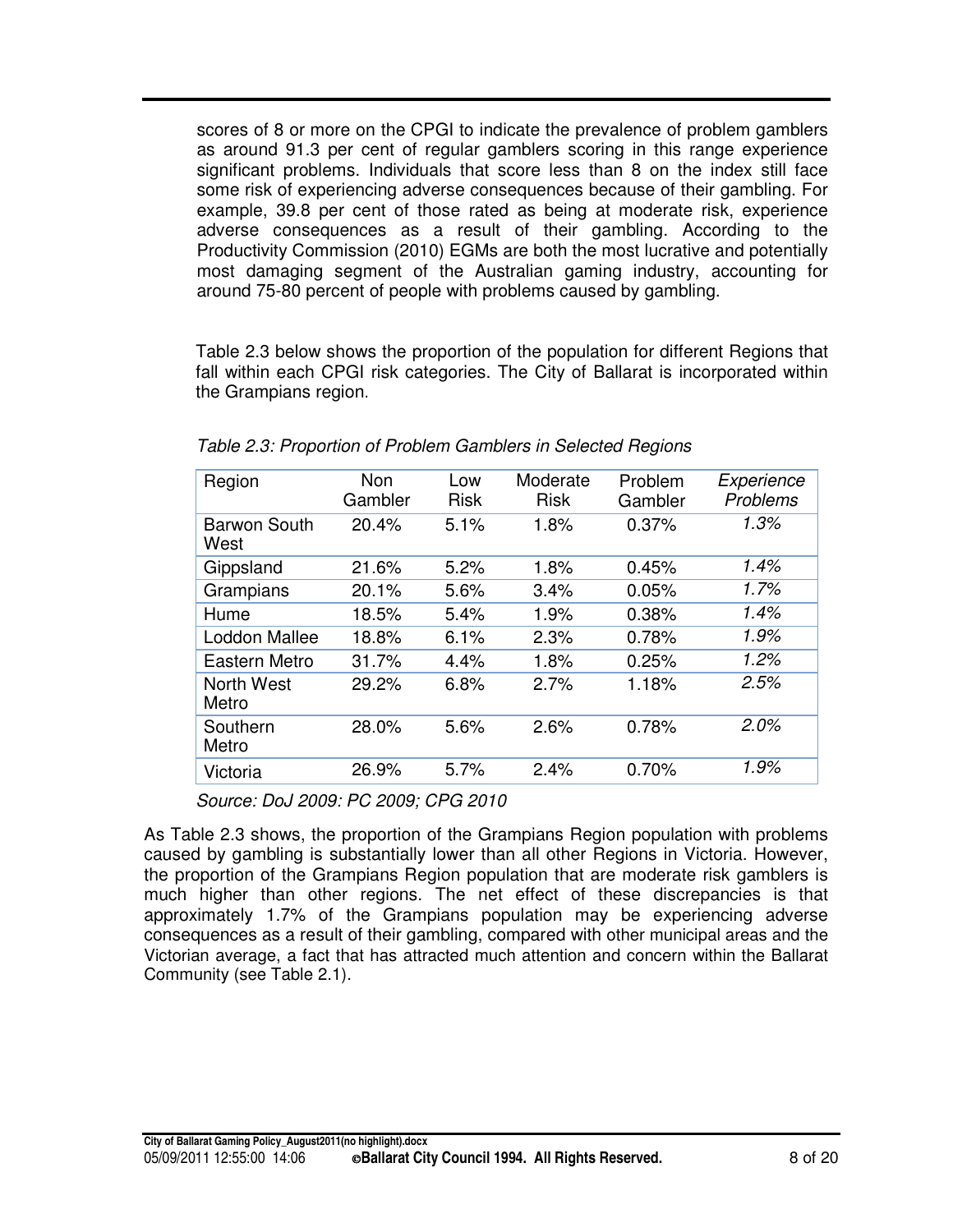#### **PEOPLE WITH PROBLEMS CAUSED BY GAMBLING**

In its 1999 report the PC concluded that there are few clear socio-demographic factors that pre-dispose people to a higher likelihood of problem gambling. To illustrate, the PC found that while average personal income appears to be somewhat lower among people with problems caused by gambling the difference is slight. Similarly, Jackson *et al.* (1999) found that people with gaming problems have a similar level of income to other adults.<sup>9</sup> However, it was found that people who are separated or divorced, unemployed, or living in single-person households are more highly represented among problem gamblers. Also, some groups of consumers - such as people with intellectual or mental health disabilities - are particularly vulnerable to problems when gambling. For example, people with depression and bipolar disorder have a much higher likelihood of developing gambling related problems. Overall, around 35 per cent of people with problems caused by gambling have a severe mental disorder compared with around 2 per cent of non-problem gamblers.

The findings of the PC are largely supported by the Victorian Government's recent study, *A Study of Gambling in Victoria - Problem Gambling from a Public Health Perspective. <sup>10</sup>* This study provides demographic data for the problem gambler population in Victoria. As Table 2.4 shows, people who live in low income households are under-represented in the population of problem gamblers in Victoria, while those with moderate incomes are over-represented. The data also shows that people with lower levels of education, single parents, people who live alone and the unemployed are over-represented in the problem gambler population.

|                                  |                       | Problem<br>Gamblers (%) | All Persons (%) |
|----------------------------------|-----------------------|-------------------------|-----------------|
| Personal                         | $$0 - $31,199$        | 44.5                    | 60.7            |
| Income                           | \$31,200-<br>\$51,999 | 33.7                    | 20.6            |
|                                  | \$52,000-<br>\$83,199 | 18.4                    | 12.6            |
|                                  | \$83,200 or<br>higher | 3.6                     | 6.2             |
| Speaks other language at<br>home |                       | 29.6                    | 25.6            |
| Highest                          | University            | 20.8                    | 30.4            |
| completed                        | Trade or TAFE         | 18.9                    | 19.2            |
| education<br>level               | Year 12               | 27.8                    | 22.5            |
|                                  | Year 10 or lower      | 32.6                    | 27.9            |
| Type of<br>Household             | One parent<br>family  | 10.0                    | 6.7             |
|                                  | Lone person           | 11.2                    | 8.9             |

*Table 2.4: Demographic Profile of Problem Gamblers*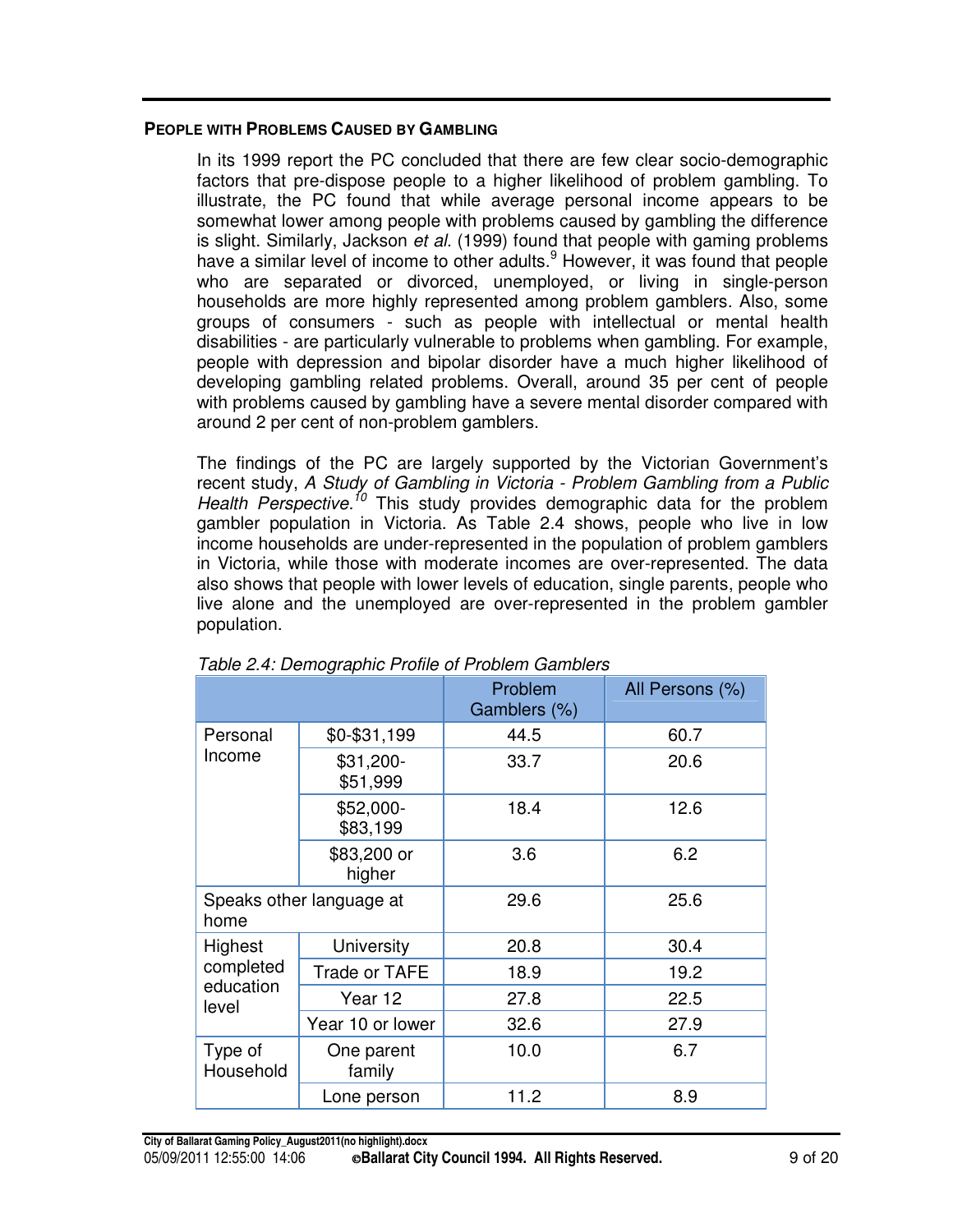*Source: Department of Justice 2009*

In addition to work investigating the demographic characteristics of people with problems caused by gambling, the Department of Justice (DoJ) has conducted work that demonstrates that those with a gambling problem are much more likely to have recently experienced one or more traumatic life events (see Table 2.5).

#### **Table 2.5: Experience of Life Events by Problem Gambler Status**

| Life Event                                                                               | <b>Non</b><br>Problem<br>Gamblers | Low Risk<br>Gambler | Moderate<br><b>Risk</b><br>Gambler | Problem<br>Gambler |
|------------------------------------------------------------------------------------------|-----------------------------------|---------------------|------------------------------------|--------------------|
| Major<br>financial<br>change<br>to<br>vour<br>situation                                  | 15.4%                             | 19.8%               | 29.2%                              | 45.9%              |
| Major<br>illness to<br>either<br>injury<br><b>or</b><br>yourself or someone close to you | 20.8%                             | 24.0%               | 24.7%                              | 45.3%              |
| Troubles with your<br>work, boss or<br>superiors                                         | 8.3%                              | 10.9%               | 15.9%                              | 20.3%              |
| Death of someone close to you                                                            | 25.6%                             | 29.6%               | 35.5%                              | 32.2%              |
| <b>Divorce</b>                                                                           | 2.2%                              | 2.8%                | 5.1%                               | 9.4%               |

*Source: DoJ 2009*

Consistent with the DoJ findings, research work conducted by Thomas *et. al*. 11 has explored the motivational drivers of EGM players, in particular people with problems caused by gambling. The most common drivers identified were a desire to escape loneliness, isolation, feeling overwhelmed by stress, and negative feelings surrounding life changes/transitions (i.e. job loss, end of study, children leaving home, retirement). The researchers also conclude that attempts to encourage players to use alternative recreational outlets must respond to these motivational drivers. The impression given by official data and qualitative research is consistent with the experience of gambling support workers who work in the City of Ballarat. These workers report that their clients come from all parts of the Ballarat community, including from disadvantaged as well as advantaged households.

#### **VULNERABLE COMMUNITIES**

The disadvantage experienced by certain communities may magnify the harm they experience due to problem gambling. For example, for those with limited financial means, impacts may be compounded or experienced sooner. This is because people with a lower socio-economic status tend to have fewer of life's financial 'safety nets' – such as insurance, a good credit record, friends and family with the means to lend financial support, employability through educational qualifications and a sound employment history. Gambling support workers in the City of Ballarat support this view and stress that gambling problems can create more severe impacts for vulnerable individuals.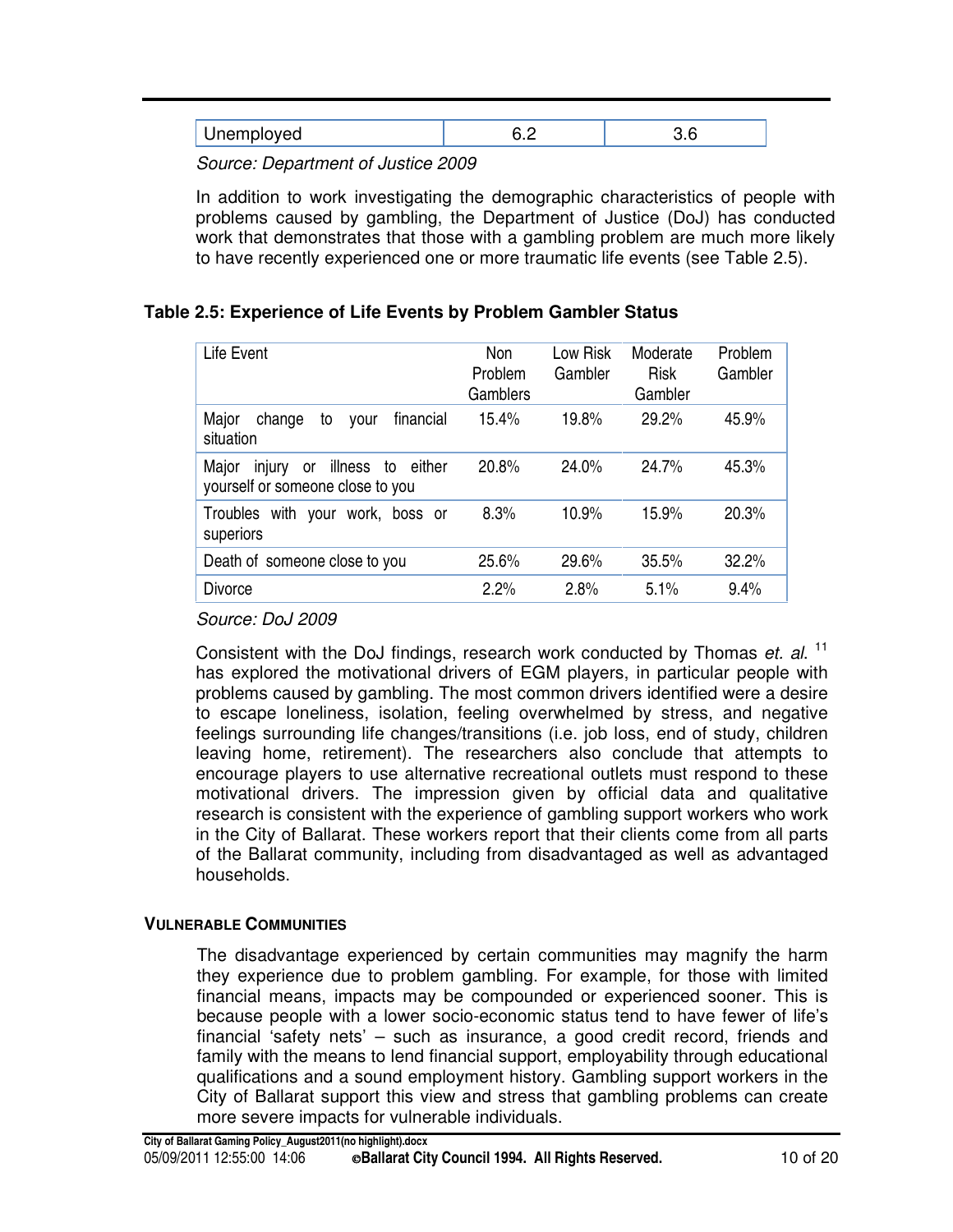#### **THE COSTS AND BENEFITS OF GAMING**

As discussed above, the majority of EGM players enjoy the activity and do not experience any adverse consequences as a result of their play. However, for those affected the cost can not only be life changing, they can have both harmful consequences to people close to them and the wider community. A large body of evidence has been collected that demonstrates the adverse consequences which result from problem gambling including:

- Family breakdown and relationship stress affecting both the person with problems caused by gambling and several others (children, partners, siblings, parents etc)
- Financial losses. In 2008-2009 around \$11.9 billion was lost on EGMs in Australia.<sup>7</sup>
- Because of the capital intensive nature of EGM gambling, a shift in spending away from activities such as retail spending, cafés and<br>restaurants.towards.gaming.can.load.to.a.fall.in.omployment.<sup>12</sup> restaurants towards gaming can lead to a fall in employment
- Depression and anxiety although some may be depressed before their problems develop, gambling can exacerbate pre-existing conditions
- Suicides<sup>13</sup>
- Crime. A number of recent Australian studies have found strong links between EGM gambling and increased income generating crime such as theft, robbery and fraud, in the host community.<sup>14</sup>

In its 1999 study the PC estimated that the social costs associated with gambling were large, worth somewhere between \$1.8 billion and \$5.6 billion. When compared with the social benefits of gambling, the PC concluded that the net social benefit of gambling in Australia was worth between a net cost of \$1.2 billion and a net benefit of \$2.6 billion. Global estimates hide differences in the distribution of benefits and costs between different gambling modes. Closer inspection of the data shows that EGM gaming performs comparatively poorly in terms of delivering a net benefit to society (see Table 2.6). The PC's estimates suggest that both the benefits and the costs associated with gaming are likely to be high in the City of Ballarat and therefore that measures to reduce the negative impacts associated with gaming are required.

| Mode               | <b>Net Consumer</b><br>benefit (\$<br>Million) | <b>Net Social</b><br>Costs $(\$<br>Million) | Net Benefit (\$<br>Million)* |
|--------------------|------------------------------------------------|---------------------------------------------|------------------------------|
| Wagering           | 629 - 885                                      | $267 - 830$                                 | $(201) - 617$                |
| Lotteries          | 1,232 - 1,498                                  | $34 - 106$                                  | $1,126 - 1,464$              |
| Scratchies         | $219 - 266$                                    | $24 - 74$                                   | 145 - 243                    |
| <b>EGMs</b>        | $1,617 - 2,491$                                | 1,369 - 4,250                               | $(2,624) - 1,122$            |
| Casino<br>Gambling | 581 - 771                                      | 48-150                                      | 431 - 723                    |

*Table 2.6: Consumer benefits, Social Costs and Net Impacts of Gambling by Mode in Australia*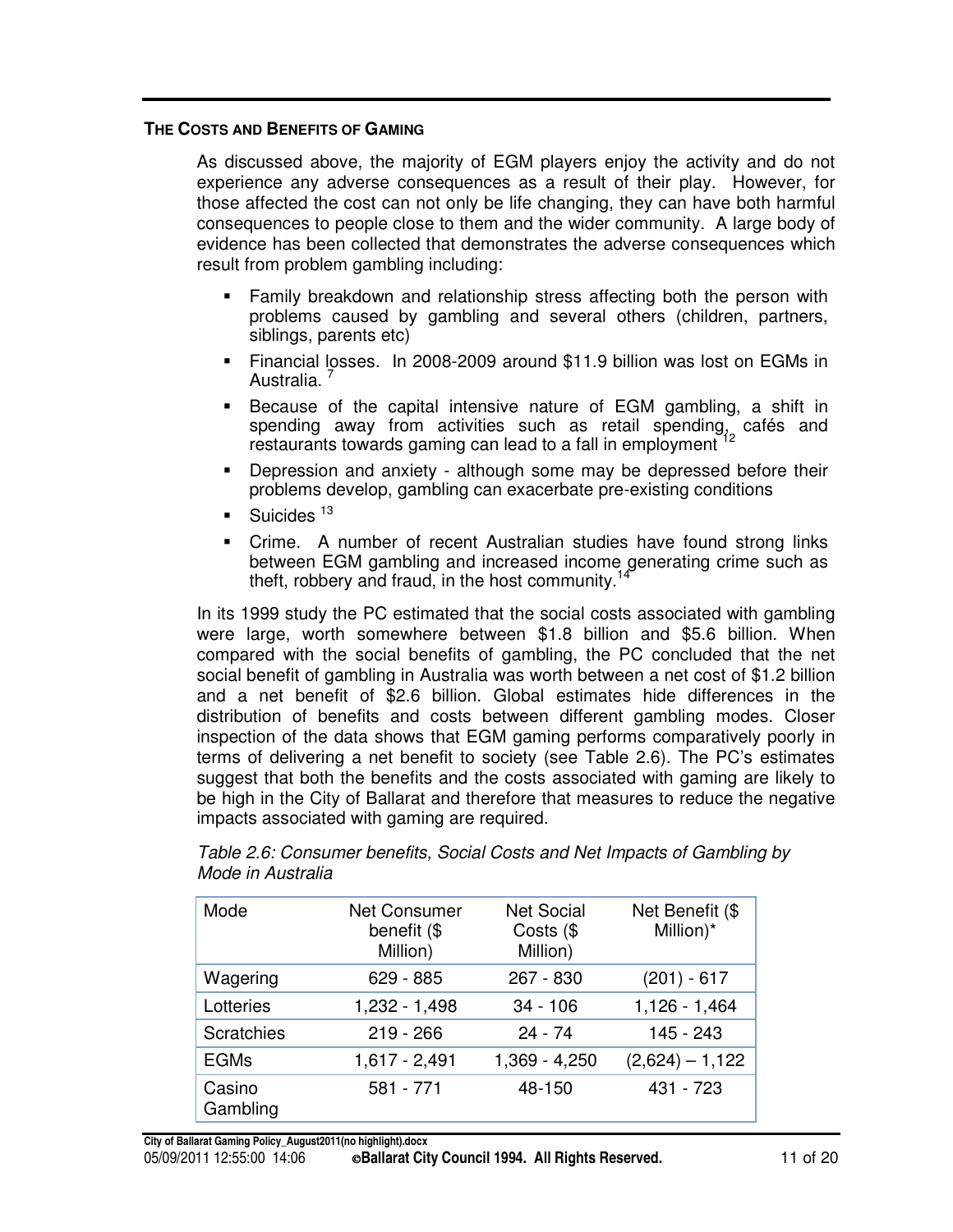| Other        | 103-184       | 57-176        | $(73) - 127$      |
|--------------|---------------|---------------|-------------------|
| All Gambling | 4,365 - 6,076 | 1,800 - 5,856 | $(1,221) - 4,277$ |

*Source: PC 1999; \* Figures in Brackets represent a loss*

#### **COMMUNITY BENEFITS**

In Victoria, under the *Gambling Regulations Act 2003*, net gaming revenues from hotels with gaming machines are subject to an additional tax of 8.3 per cent. The additional tax paid by hotels is directed to the Community Support Fund (CSF). The additional tax payable by hotels does not apply to club venues provided clubs make a community benefit contribution of at least 8.33 per cent of their net gaming revenues.

Clubs must produce a Community Benefit Statement outlining what community benefit contributions they have made. In simple terms, if a club fails to demonstrate that it spends at least 8.3 per cent of its net gaming revenue on activities that benefit the community, then it may be required to pay the additional 8.33 per cent tax as if it were a hotel.

Concern has been expressed in the past by a number of commentators, including community groups in the City of Ballarat, about the range of activities that can be counted as community benefits. Specifically, it has been argued that club activities and purposes that benefit the club and its members, but which cannot be clearly shown to extend to the wider community, should be explicitly excluded from the CBS.

#### **A COLLABORATIVE APPROACH**

EGM gaming is an issue that generates vigorous debate within the City of Ballarat. The City of Ballarat recognises the role that venues play in the community in terms of providing recreation and generating revenue which supports the operation of clubs and community organisations and/or which is redistributed via the Community Support Fund. The City of Ballarat also recognises the concerns expressed by gambling support agencies and the broader community about the impact that problem gambling has for individuals, their family and friends and the broader community.

The City of Ballarat supports a collaborative approach to minimising the harms and maximising the benefits which flow from gaming. In order to ensure an open dialogue between gaming venues, the community services sector and the broader community the City of Ballarat will continue to support the Ballarat Responsible Gambling Committee. This Committee is comprised of venue representatives, Councillors and Council Officers, members of the community whose lives have been affected by problem gambling and providers of support services to problem gamblers.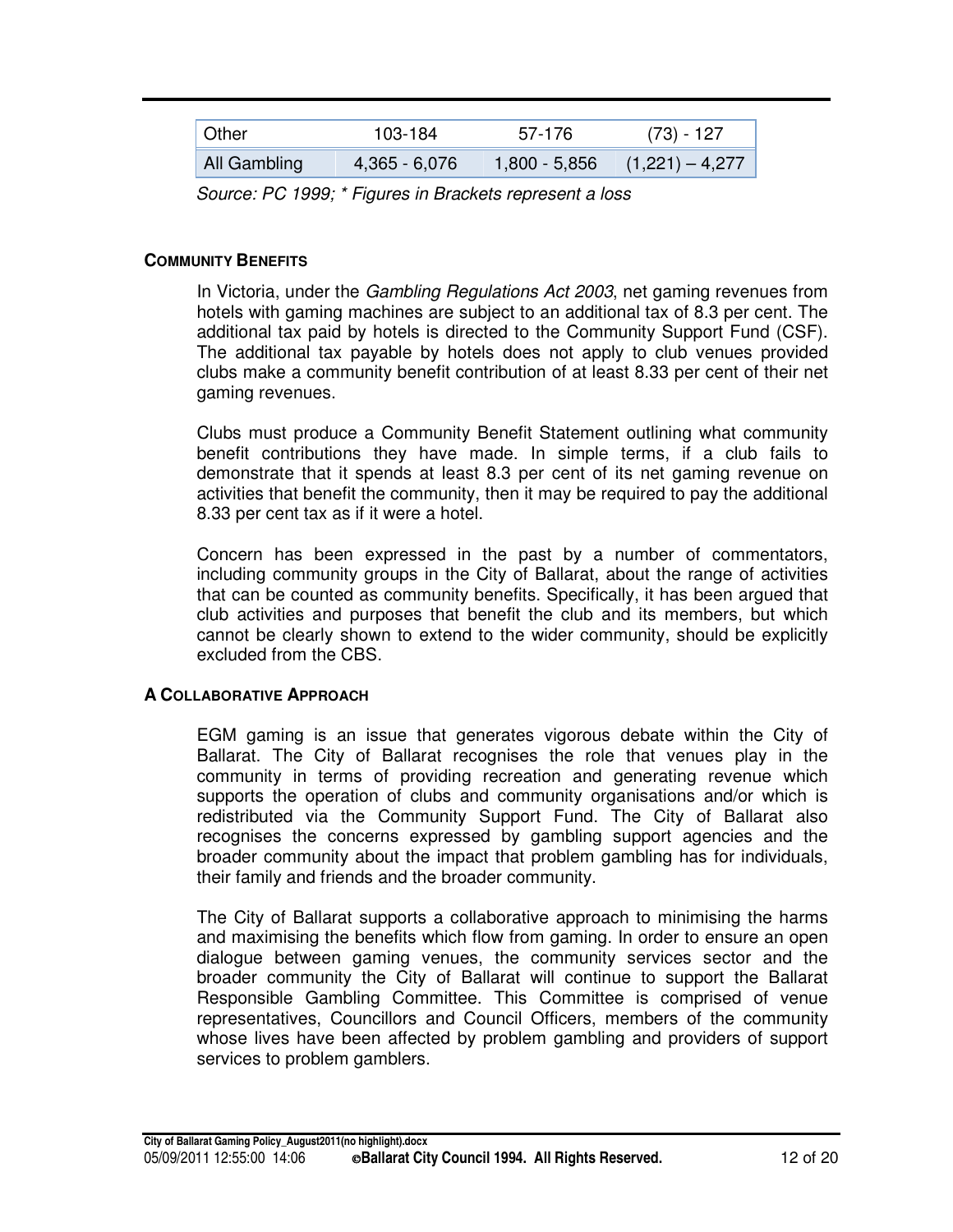*Policy 1 - The City of Ballarat supports a collaborative approach to managing the impacts of gaming. To this end, the City of Ballarat will continue to support the collaborative work of the Ballarat Responsible Gambling Committee*

#### **HARM REDUCTION**

As the preceding Section shows, while EGM gaming brings benefits to the Ballarat community, there are also a number of harms it causes both to individuals and the broader community. The primary objective of a Council is to strive to achieve the best quality of life for people in the local community. This is reflected in the strategic direction of Council as set out in the Council Plan and relevant plans and strategies, in particular the Health and Wellbeing Plan. In endeavouring to achieve a healthy and safe community, the City of Ballarat is committed to reducing the harms which result from gaming and supports the use of a broad range of measures and strategies to ensure the impacts of problem gaming are reduced in the City.

Consistent with the Productivity Commission the City of Ballarat believes that changes to the nature of gaming machines themselves provide the most direct and promising avenue for harm minimisation. As the PC states:

#### **Changes to gaming machines provide the most promising avenue for harm minimisation. Gaming machines should be a safe and enjoyable recreational pursuit and their design, use and regulation should reflect that.**

In order to deliver the objective of making gaming machines safe and enjoyable, the PC recommends that maximum bet limits be reduced in order to make the cost of playing EGMs comparable with other forms of entertainment. The PC recommends that bet limits be set so that the maximum amount that can be spent in one hour is around \$120. Despite recent bet limit reductions from \$10 to \$5 per spin, the amount that can be bet remains high (up to a maximum of \$6,000 per hour) as does the potential for consumers to bet well beyond their means in a short period of time.

In addition to reducing bet limits on EGMs, the PC has recommended that the amount of cash that can be entered into a machine be capped. Specifically, it is recommended that the maximum amount of cash that can be inserted into a gaming machine should be \$20, with no further cash able to be inserted until the maximum credit on the machine falls below \$20. The advantage of a low cash input level is that gamblers who play at high intensity would have to reinsert cash continually. This would act as a succession of short breaks in play and would make it clearer to them how much they were spending.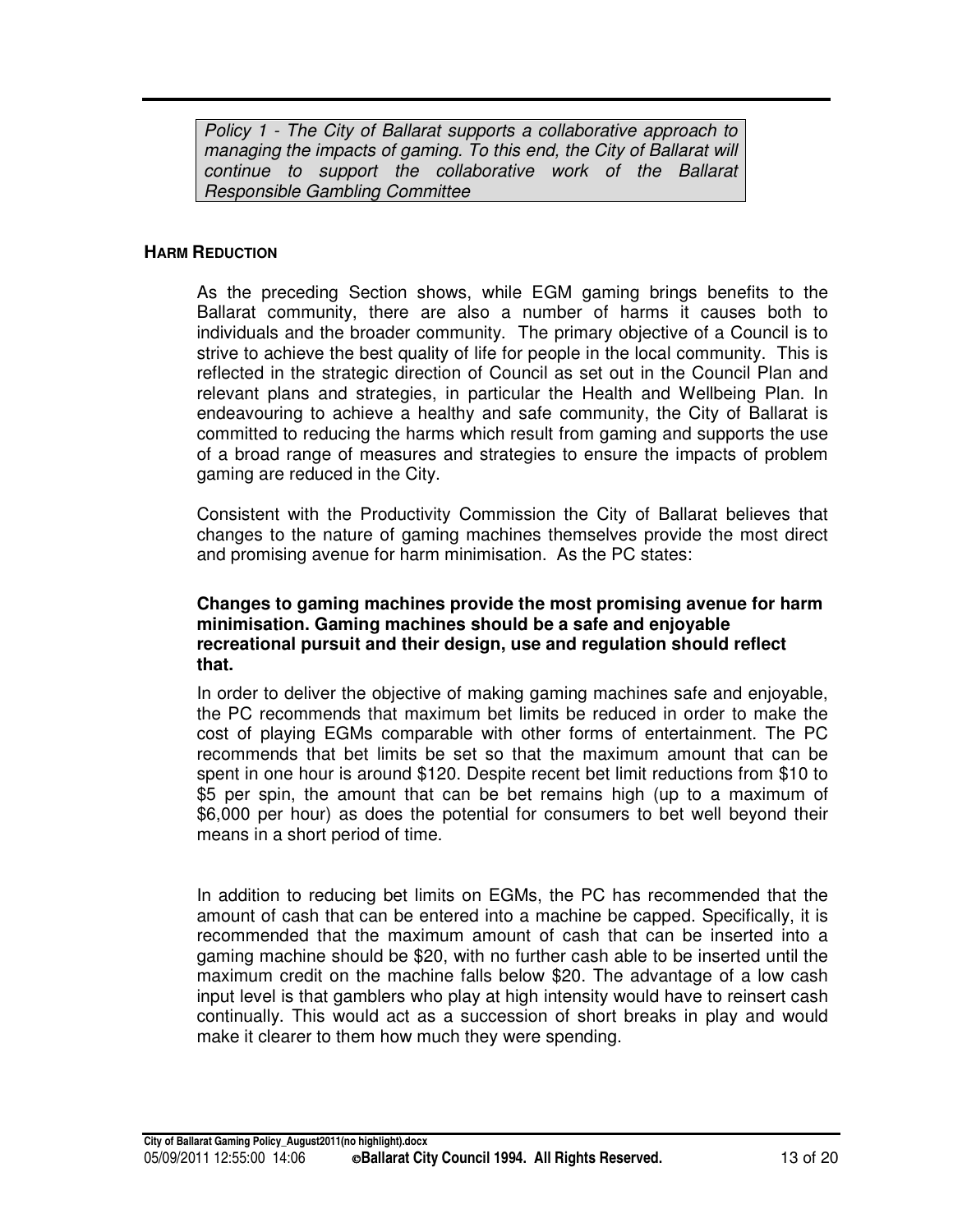In lieu of legislative changes to minimum bet and maximum cash insertion points there are a number of other harm minimisation strategies that may be adopted by gaming venues. These include: separating entrances to gaming machines and other venue activities; limiting hours of operation; placing child play areas well away from the sights and sounds of EGMs; restricting access to ATMs and EFTPOS; and, ensuring staff are adequately trained in responsible gaming.

*Policy 2 - Gaming machines should be a safe and enjoyable recreational pursuit and their design should reflect that. To this end, the City of Ballarat encourages all venues to adopt harm minimisation strategies and will advocate to government and peak bodies for the adoption of maximum bet and cash insertion limits consistent with Productivity Commission recommendations.*

#### **PRE-COMMITMENT AND SELF-EXCLUSION**

As discussed above, some individuals experience difficulties in limiting the time and money they spend on EGMs, in part due to obstacles to genuinely informed choice. The PC has concluded that measures that allow gamblers to determine limits on their playing - pre-commitment - provide the best means for improving informed consent. Pre-commitment can take one of two forms:

 Self Exclusion - self-exclusion is an extreme form of pre-commitment, in which gamblers can bar themselves from one or more gambling venues to prevent themselves from gambling. The Gambling Regulation Act 2003 requires an obligation that all gaming venue operators have an approved Self Exclusion program. This is in addition to the venue's Responsible Gambling Code of Conduct.

The PC suggests the following activities could improve the effectiveness of self exclusion programs:

- implementing jurisdiction-wide programs, supported by a database of self excluded patrons
- making it is easier to self-exclude at venues and other places (such as gambling support offices)
- requiring longer minimum periods of self-exclusion and more stringent requirements for their revocation.

The findings of the Auditor Generals report <sup>15</sup> recommend that criteria should be reviewed to make sure approved codes of conduct and self-exclusion programs contain commitments by venue operators to actions that are able to be audited and that training better assists venues to implement responsible gambling measures.

 Pre-commitment - EGM players set pre-determined spending limits before they commence play, which cannot be broken without some consequence. It may soon be mandatory in Victoria for EGM venues to offer a precommitment program.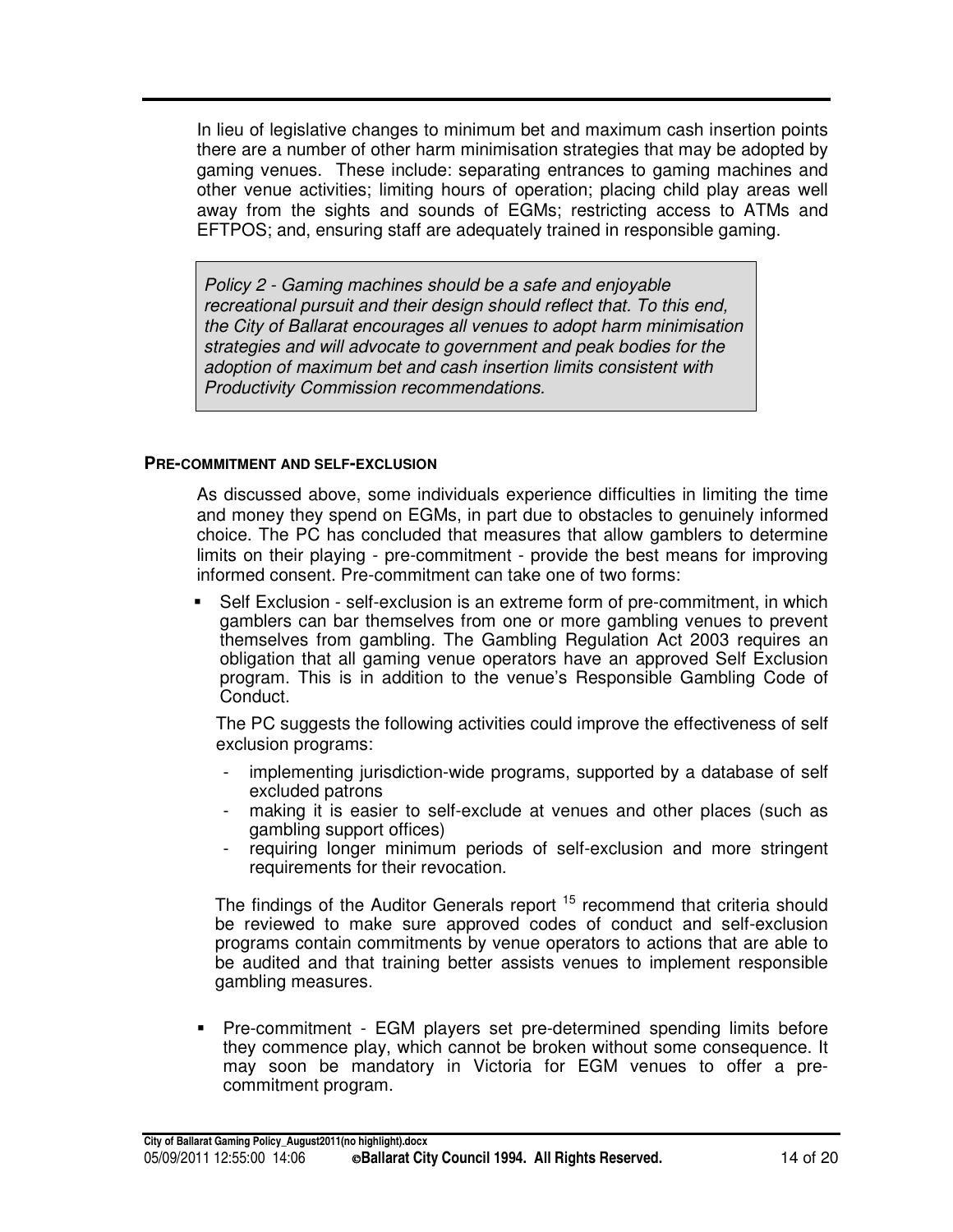The PC has assessed that self-exclusion and pre-commitment schemes offer great potential in minimising the harm which results from problem gambling. As a result, the City of Ballarat will work with industry and community stakeholders through the Ballarat Responsible Gambling Committee to ensure that the selfexclusion and pre-commitment strategies used by gaming venues are as effective as possible. Committee meetings will be used to discuss existing arrangements and to enable service providers and community representatives to make suggestions regarding potential improvements.

*Policy 3 – The City of Ballarat will work in a collaborative manner through the Ballarat Responsible Gambling Committee to ensure that self exclusion and pre-commitment strategies are effective as possible.*

When assessing a planning application, preference is given to gaming machines to be located in venues which deliver a net benefit to the community. In assessing EGM applications, the City of Ballarat will take into consideration the following: the accessibility of the EGMs including the venue location and harm minimisation measures adopted by the venue, and the likely impact on the community. This is explained in more detail below:

#### **ACCESSIBILITY**

The term accessibility relates to how much effort is required by a person to seek out an opportunity to play an EGM. Accessibility for a particular individual can be influenced by a number of factors, including: the number and distribution of venues in their local area; the number of EGMs these venues provide; travel time to venues; the availability of public transport; the desirability of particular venues; venue opening hours, etc.

Following legalisation of EGMs in the State of Victoria in 1991, accessibility has increased substantially and at present around 82% of residents of the City of Ballarat live within 2.5 kilometres of a gaming venue (See Map 1). Moreover, the number of EGMs per adult in the City of Ballarat (9.6) is higher than in other regional municipalities and significantly higher than the Victorian State Average (see Table 2.1). While this situation partly reflects the fact that Ballarat is a regional recreational hub and popular tourism destination, the City of Ballarat is concerned with the prevalence and accessibility of EGMs and the associated harms to the community including significantly higher than average levels of expenditure. Consequently, the City of Ballarat considers that some limits on accessibility are appropriate:

Reducing the number of EGMs

The City of Ballarat will selectively and strategically seek to reduce the numbers of EGMs in Ballarat.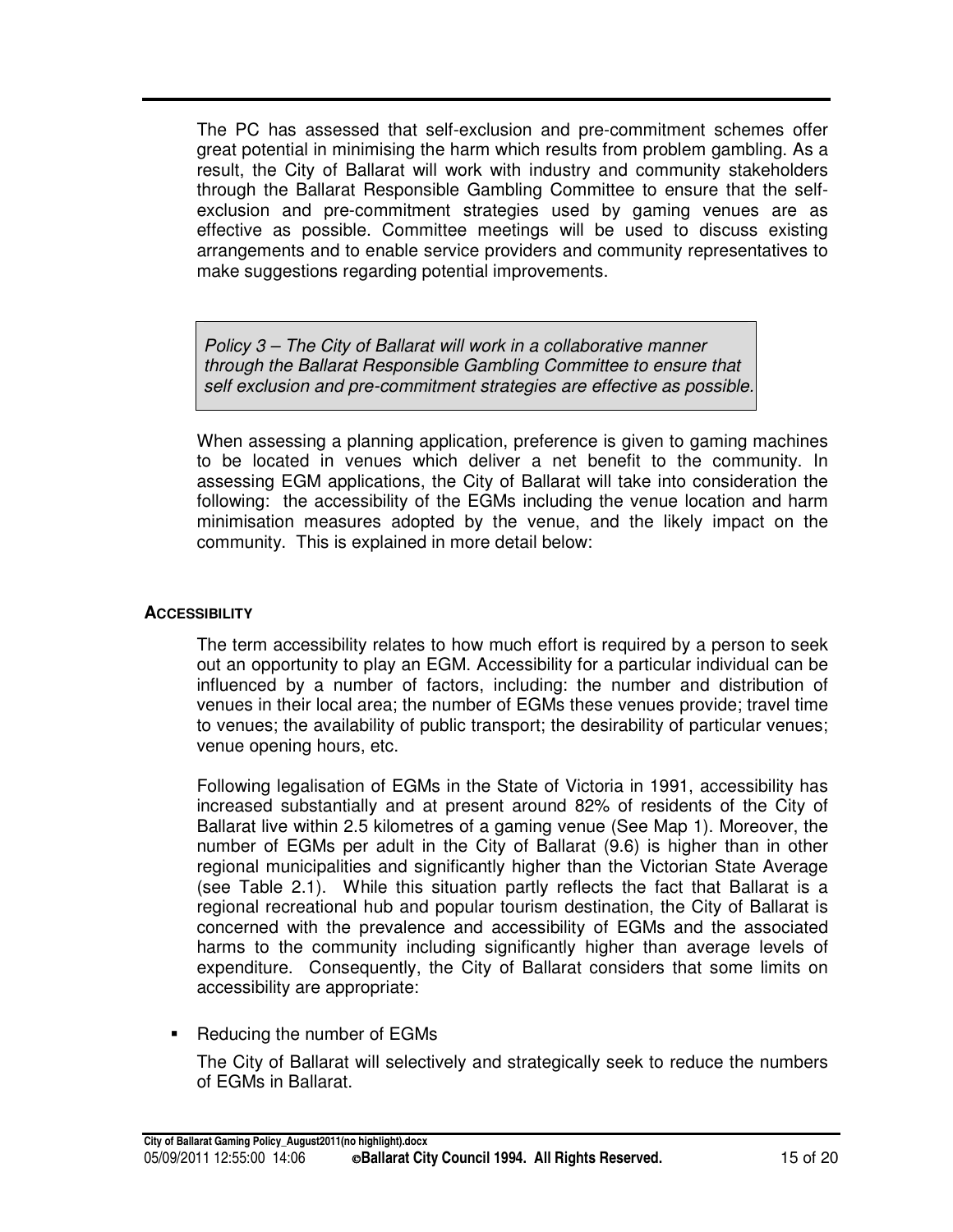**•** Prohibited

Gaming venues are prohibited from locating in shopping complexes or strip shopping.

**Discouraged areas** 

Gaming venues should not be located in areas:

- within the most disadvantaged 20% of collection districts in Victoria
- within close proximity to uses associated with people's day to day activities such as convenience shops, medical centres, child care, schools and community centres etc.
- More desirable areas

It is more desirable for gaming venues to be located in areas:

- **PED PROXIMATE TO BUT A LOCAL THE CORP OF ACTIVITY CENTERS**
- where residents have a number of choices of entertainment and recreation facilities in the local area
- where there are currently limited existing gaming opportunities for residents
- where the redistribution of EGMs results in a net decrease in EGMs from an area of socio-economic disadvantage
- in the Central Business District (CBD) and tourism precincts where they will be accessible to visitors to Ballarat

#### **PROTECTING VULNERABLE COMMUNITIES**

As stated previously, the disadvantage experienced by certain communities may magnify the harm they experience due to problem gambling. Consequently the City of Ballarat is not supportive of EGMs being highly accessible to vulnerable communities. Several indicators can be used to determine the vulnerability of a community which may be assessed according to relative disadvantage, level of community engagement and connectedness, and lifestyle of the community including gambling, substance abuse, crime and perceived safety.

#### **HARM MINIMISATION**

If a venue adopts a number of harm minimisation strategies including effective pre-commitment and self-exclusion schemes, the potential of the venue to cause harm would be substantially reduced. In these cases, it may be appropriate to relax restrictions on accessibility.

*Policy 4 – The City of Ballarat will limit the accessibility of EGMs by:*

- *Advocating to the Victorian State Government for a reduction in the Regional Cap (currently 663 EGMs) back to the Victorian State Average.*
- *Assessing applications, and selectively and strategically seeking*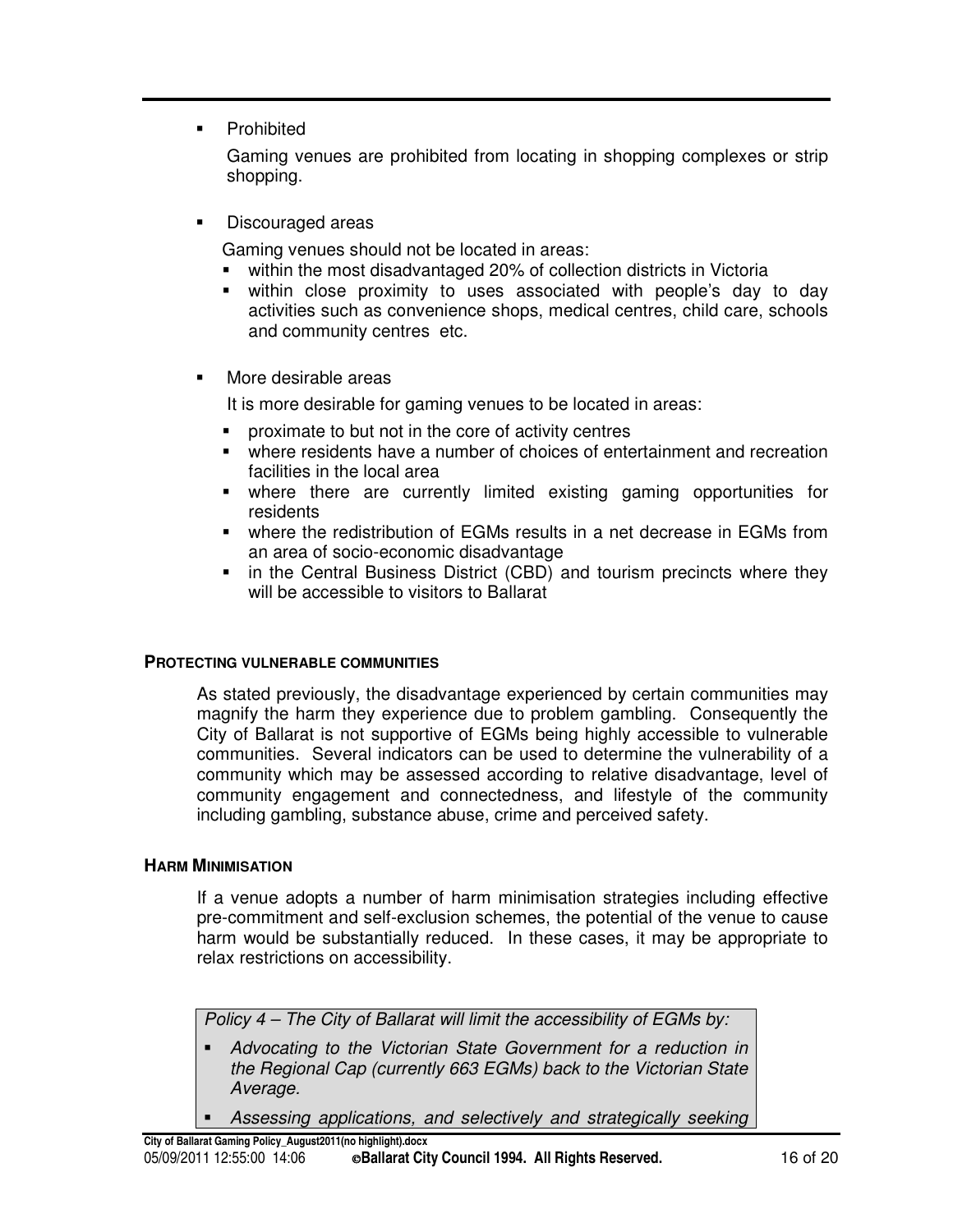*to reduce the numbers of EGMs in Ballarat, taking into consideration: the location of the venue, harm minimisation measures adopted by the venue, and the likely impact on the community.*

 *Further developing a framework that clearly defines the suitability or otherwise of proposed EGM venue locations to be detailed as a schedule to the Gaming Policy.*

#### **COMMUNITY AWARENESS**

Community education can assist in addressing problem gambling, in particular by encouraging those affected to seek help. The City of Ballarat will continue to work in the area of community awareness and support initiatives such as Responsible Gambling Awareness Week.

*Policy 5 - The City of Ballarat will continue to disseminate information about the risks associated with EGM gaming, services that are available in the community for those affected by problem gambling, and alternative recreational activities.*

#### **PROVIDING CHOICE**

As discussed above, many of those who develop problems associated with EGMs are seeking a recreational activity that provides a distraction from life stressors. The City of Ballarat is committed to ensuring that EGM gaming is only one of a number of potential recreational choices for people in the community that meet this need. Qualitative research conducted with problem gamblers indicates that alternative activities must target the underlying motivations of the player. The City of Ballarat is committed to understanding in greater depth the range of activities that can act as viable substitutes for EGM gaming, and ensuring that these opportunities exist within the community.

*Policy 6 – The City of Ballarat will work in collaborative manner with the Ballarat Responsible Gambling Committee to identify alternative recreational activities targeted at the needs of problem gamblers.*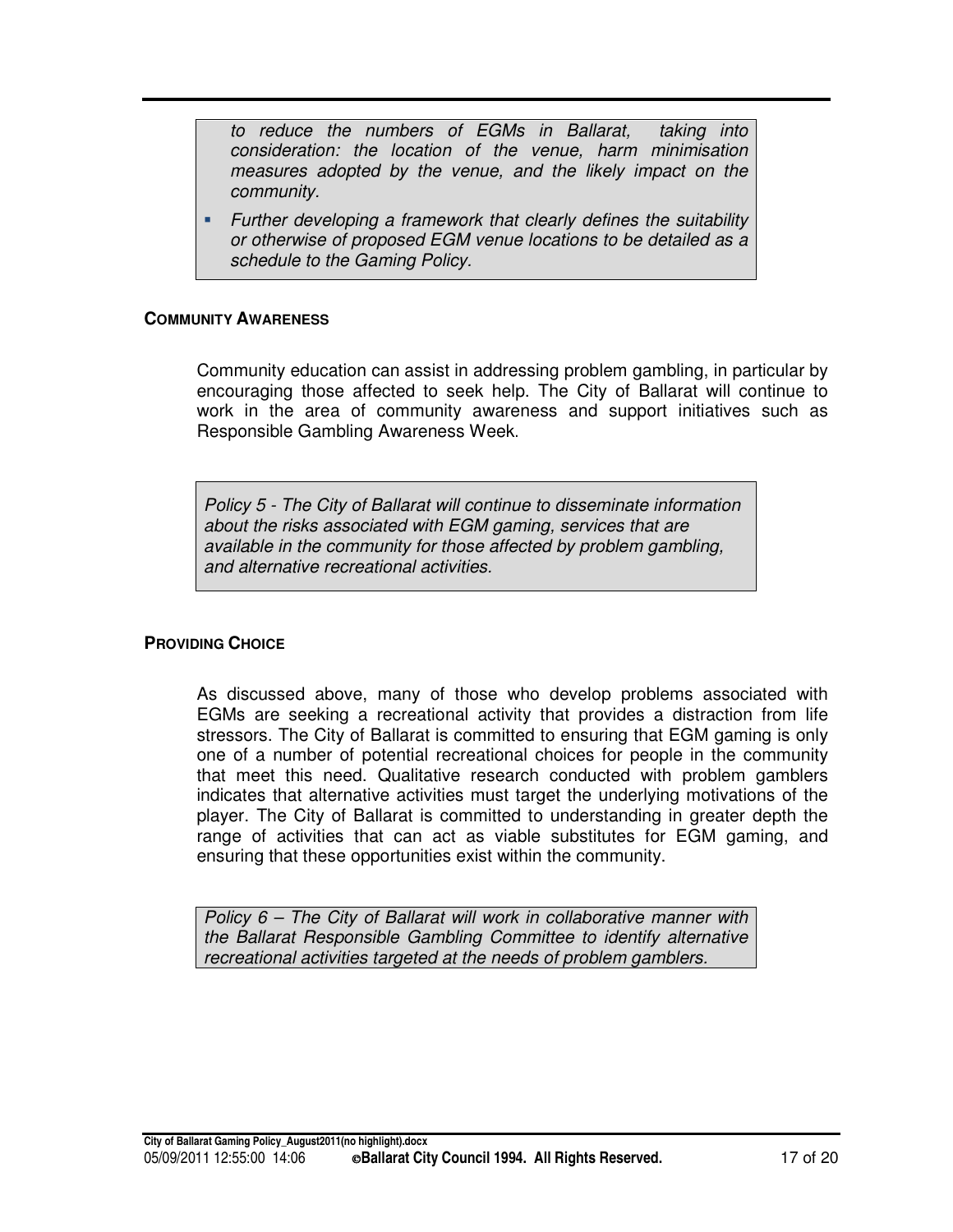## **7 COMPLIANCE RESPONSIBILITIES**

*Manager Community Development Coordinator Community Planning Ballarat Responsible Gambling Committee*

## **8 CHARTER OF HUMAN RIGHTS COMPLIANCE**

This policy has no direct human rights compliance issues.

## **9 REFERENCES AND RELATED POLICIES**

*This section should reflect all research used or other relevant information associated with this policy. Where possible you should quote the location of the information which may be a website location. If any of these section are not relevant input N/A in the second column.*

|                          | Include - Name, Reference and location of reference                                                                                                                                                                                                                              |
|--------------------------|----------------------------------------------------------------------------------------------------------------------------------------------------------------------------------------------------------------------------------------------------------------------------------|
| Acts                     | <b>GAMBLING REGULATIONS ACT 2003</b>                                                                                                                                                                                                                                             |
|                          | PLANNING AND ENVIRONMENT ACT 1987                                                                                                                                                                                                                                                |
| Regulations              |                                                                                                                                                                                                                                                                                  |
| <b>Codes of Practice</b> |                                                                                                                                                                                                                                                                                  |
| Guidance notes           |                                                                                                                                                                                                                                                                                  |
| Australian<br>Standards  |                                                                                                                                                                                                                                                                                  |
| <b>Related Policies</b>  | CITY OF BALLARAT COUNCIL PLAN 2009-13                                                                                                                                                                                                                                            |
|                          | CITY OF BALLARAT MUNICIPAL PUBLIC HEALTH AND WELLBEING PLAN<br>2009 - 13                                                                                                                                                                                                         |
| References               | VCGR Website 8 April 2010<br>1.                                                                                                                                                                                                                                                  |
|                          | Abbot, M., Volberg, R, Bellringer, M, & Reith, G. (2004). A review of<br>2.<br>research on aspects of problem gambling: Final report. London:<br>Prepared by the Gambling Research Centre, Auckland University of<br>Technology for the Responsibility in Gambling Trust (RIGT). |
|                          | 3. Delfabbro, P. (2008). A review of Australian gambling research.<br>Victoria, Melbourne: Gambling Research Australia/Victorian<br>Department of Justice.                                                                                                                       |
|                          | Marshall, D.(2005) The gambling environment and gambler<br>4.<br>behavior: Evidence from Richmond-Tweed, Austalia. International<br>Gambling Studies, 5(1), 63-83                                                                                                                |
|                          | McMillen, J., Marshall, D., Ahmed, E., Wenzel, M., (2004) Victorian<br>5.<br>longitudinal community attitude survey 2003. Prepared for the<br>Gambling Research Panel by the Centre for Gambling Research,<br>Australian National University. Australia: Department of Justice.  |
|                          | Productivity Commission. (1999). Australia's gambling industries.<br>6.<br>Canberra: Commonwealth of Australia                                                                                                                                                                   |
|                          | Productivity Commission. (2010). Gambling. Volumes 1 & 2<br>7.                                                                                                                                                                                                                   |